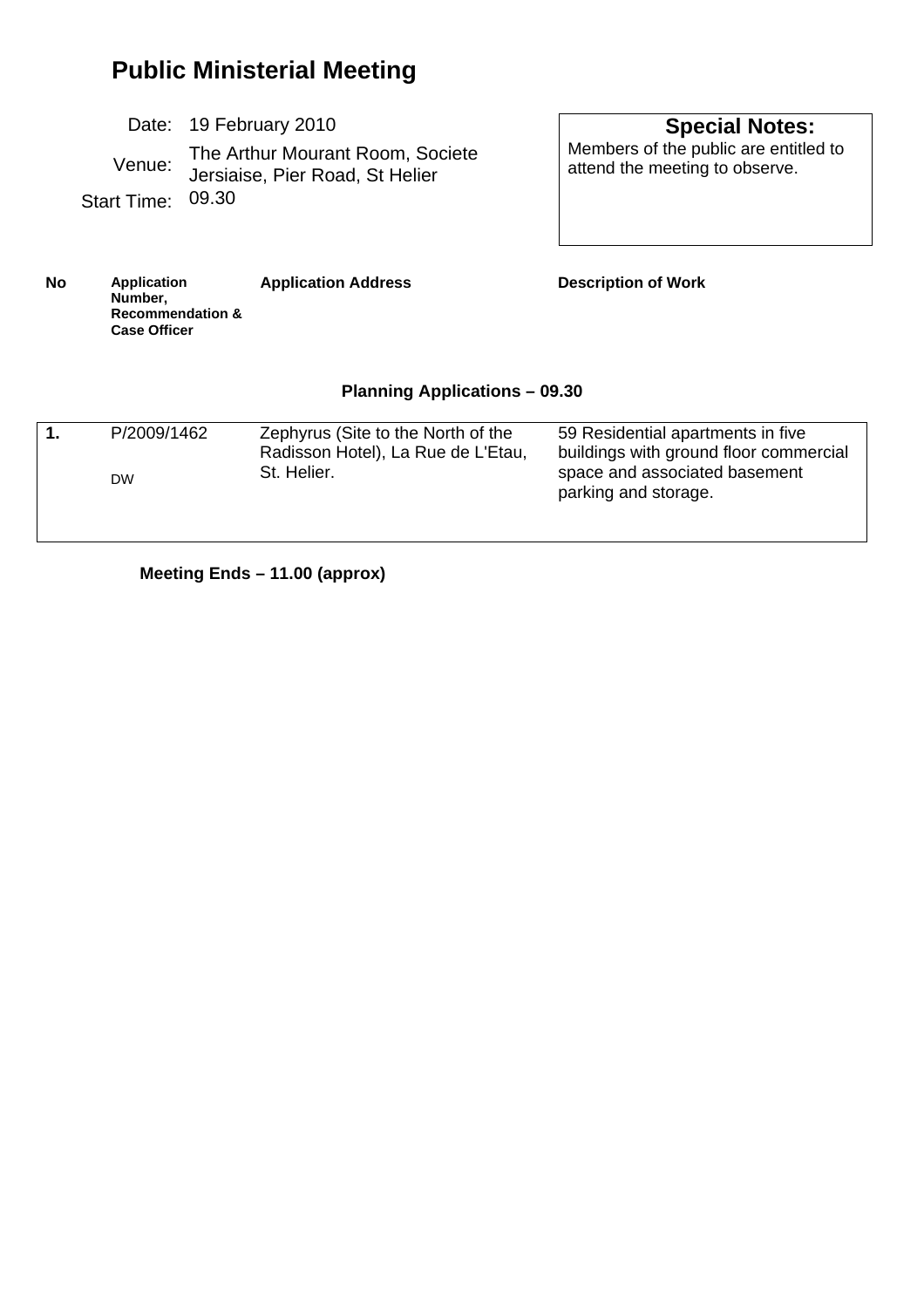**Planning and Environment Department Planning and Building Services**  South Hill St Helier, Jersey, JE2 4US Tel: +44 (0)1534 445508 Fax: +44 (0)1534 445528



## **Planning and Environment Department Report**

| Application Number P/2009/1462 |                                                                                                                                                                                                                                                                                                                                                                                                                                                                                                                                                                                                                                         |  |
|--------------------------------|-----------------------------------------------------------------------------------------------------------------------------------------------------------------------------------------------------------------------------------------------------------------------------------------------------------------------------------------------------------------------------------------------------------------------------------------------------------------------------------------------------------------------------------------------------------------------------------------------------------------------------------------|--|
| <b>Site Address</b>            | Zephyrus (Site to the North of the Radisson Hotel), La Rue de<br>L'Etau, St. Helier.                                                                                                                                                                                                                                                                                                                                                                                                                                                                                                                                                    |  |
| <b>Applicant</b>               | Mr S Izatt<br><b>Waterfront Enterprise Board Limited</b>                                                                                                                                                                                                                                                                                                                                                                                                                                                                                                                                                                                |  |
| <b>Description</b>             | 59 Residential apartments in five buildings with ground floor<br>commercial space and associated basement parking and storage.                                                                                                                                                                                                                                                                                                                                                                                                                                                                                                          |  |
| <b>Type</b>                    | Planning                                                                                                                                                                                                                                                                                                                                                                                                                                                                                                                                                                                                                                |  |
| <b>Date Validated</b>          | 03/08/2009                                                                                                                                                                                                                                                                                                                                                                                                                                                                                                                                                                                                                              |  |
| <b>Zones</b>                   | Waterfront Development Area Built-Up Area Town Map Area                                                                                                                                                                                                                                                                                                                                                                                                                                                                                                                                                                                 |  |
| <b>Policies</b>                | G2-General Development Considerations<br>G3 - Quality of Design<br>G1 - Sustainable Development<br>G4 - Design Statements<br>G5 - Environmental Impact Assessments<br>G9 - Designing Out Crime<br>G6 - Transport Impact Assessments<br>G17 - Contaminated Land<br>Esplanade Quarter Masterplan 2008<br>The Jersey Waterfront: Supplementary Planning Guidance 2006<br>Percentage for Art: Supplementary Planning Guidance 2008                                                                                                                                                                                                          |  |
| <b>Reason for Referral</b>     | Scale of development                                                                                                                                                                                                                                                                                                                                                                                                                                                                                                                                                                                                                    |  |
| <b>Introduction</b>            | An Environmental Impact Statement (EIS) has been submitted with<br>the planning application. This document was prepared by Aecom<br>Ltd. They are a global provider of information and expertise around<br>and involving planning, design, engineering and environmental<br>markets. Faber Mansell the company who were responsible for the<br>produced for<br>Esplanade Quarter<br>have<br>EIS.<br>since<br>been<br>amalgamated into Aecom. Thus Aecom were able to bring to their<br>work substantial international expertise but also local knowledge of<br>the context. The key chapters of the EIS cover the following<br>matters. |  |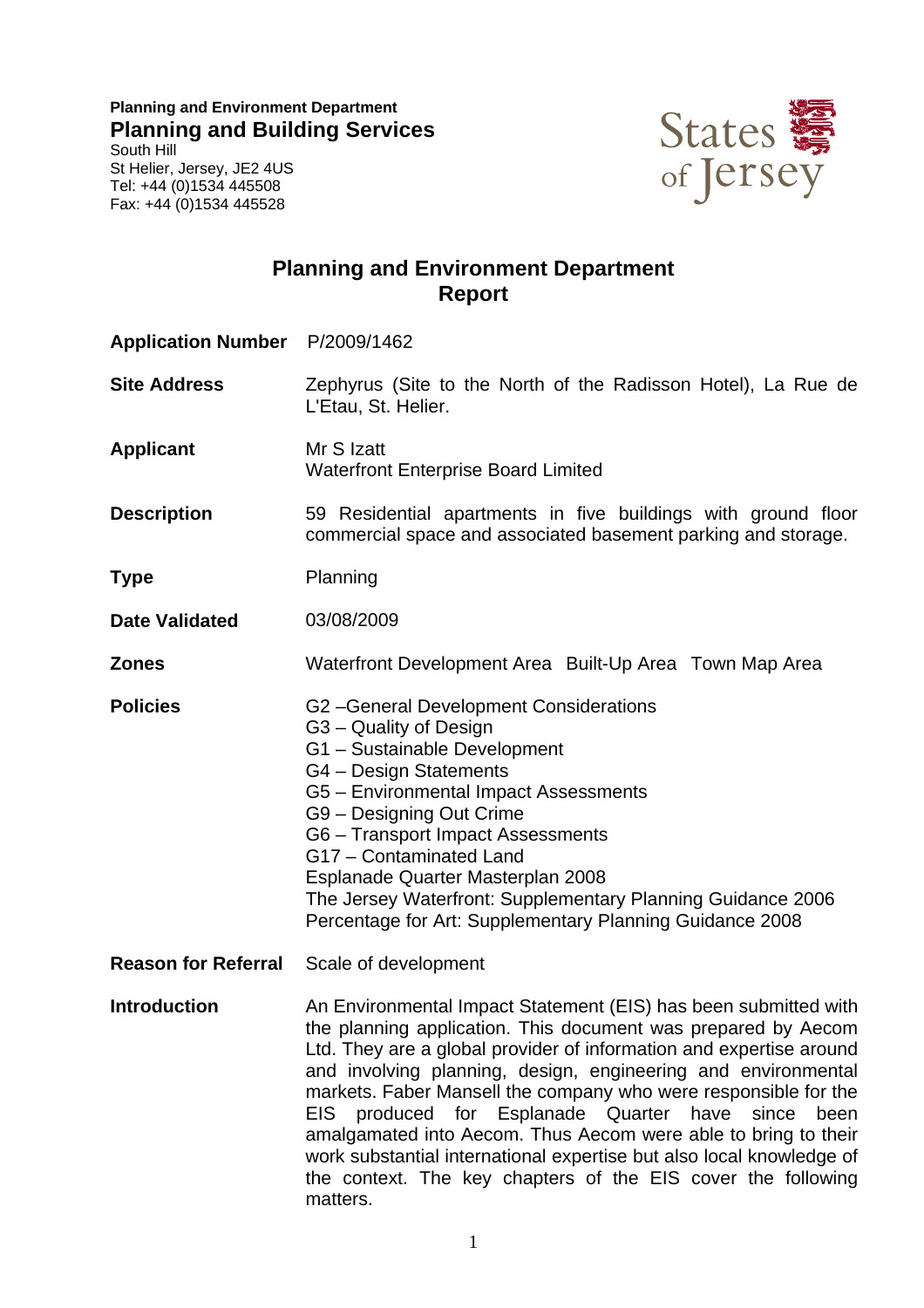- community and social economics.
- traffic and transport
- air quality
- noise and vibration
- wind micro climate
- daylight and sunlight
- water resources
- ground conditions
- waste
- telecommunications

Whilst no formal scoping opinion was sought by the applicant (they are not required to do so) the consultation process did not reveal any omissions in the informal scoping completed by the applicants. The documents which make up the EIS have been considered in conjunction with the drawings and the Design Statement and an amalgam of all this information has been used to carry out consultations with both statutory and non statutory consultees. A very full and extensive set of responses have been received from those parties. These responses have generated further supplementary work at the request of the Minister by the authors of the EIS to address the issues raised and this report will cover these matters on a topic by topic basis. Also included as an appendix to this report is the Environmental Statement Review Checklist. This is a summary of the principles and key issues within the EIS and the extent to which they have been addressed. In some instances further work is required and when this is the case the nature and the timing of that work is covered by the use of planning conditions. The regime of control which will be exercised in relation to the scheme will be applied through three principle mechanisms.

They are:

- 1. The terms and conditions of the Planning Approval
- 2. The details shown on the submitted and approved plans
- 3. Other statutory legal controls exercised by the Minister.

 i.e. Water Pollution (Jersey) Law 2000 Waste Management (Jersey) Law 2005.

**Consultations** The following organisations and individuals received a copy of the **FIS** 

- Health & Social Services
- Health & Safety Executive
- Liquid Waste Management (TTS)
- Municipal Services (TTS)
- Solid Waste Management (TTS)
- Transport Policy (TTS)
- Jersey Water
- National Trust for Jersey
- Société Jersiaise
- Fire & Rescue Services
- Jersey Harbours
- Jersey Heritage Trust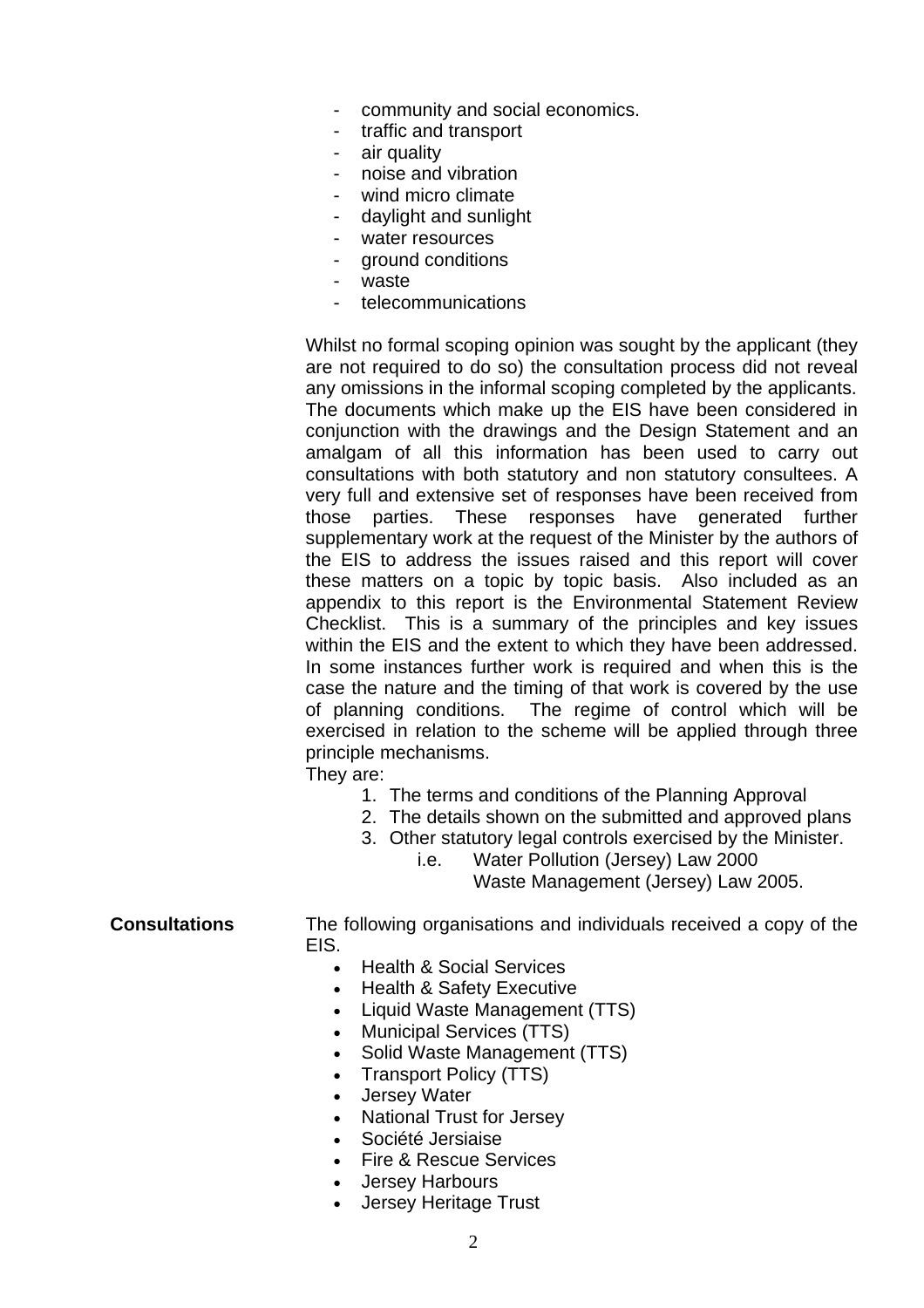- Fisheries & Marine Resources (P&E)
- Environmental Protection (P&E)
- States of Jersey Police
- Save Our Shoreline
- Mr K Shaw
- The Parish of St Helier

Each of the consultees listed above brought their own perspective to the scheme. The concerns raised at the outset of consultation have during the analysis of the application been raised with the agents. The outcome of this dialogue is reflected in the review of the EIS. The conditions have also been constructed to respond to concerns and for the avoidance of any doubt.

In considering this application references have been made by some of the non-statutory consultees to two other developments on reclaimed land. That is the new Energy for Waste Plant (EfW) at La Collette and the development at Castle Quays I. (CQ1). In relation to the EfW plant the Scrutiny Panel have recently released their findings and the Minister for Planning and Environment will shortly publish his response to their findings. A Report and Proposition by Deputy Wimberley was defeated in the states (3 February) asking amongst other things that the Minister defer taking a decision in relation to Zephyrus until he had presented to the States his formal response to the key findings of the Scrutiny Panel's Report. The States also declined to support three other elements of the Deputy's Report and Proposition that –

- a. The Minister present to the States an appraisal of the EIS on Zephyrus in light of the Panel's report.
- b. The Minister present to the States a report in relation to alleged breaches of the Water Pollution Law.
- c. The Minister report to the States on the experiences gained in relation to EfW and CQ1 and the measures he will put in place as a result.

It is not appropriate to comment on either the EfW nor CQ1 within this report but there are some key differences to both schemes which have had a bearing on the discussions with some of the consultees. They are –

- As a precautionary approach the entire site at Zephyrus will have its boundary secant piled at an early stage to mitigate against sea water ingress. Neither CQ1 or the EfW scheme adopted this approach.
- The depth of excavation is significantly less than either of the other two sites with only one level of basement car parking provided.

Collectively the overall impact of these two aspects of the development will be to reduce (if not entirely eradicate) water ingress into the site. Whilst many of the issues raised in relation to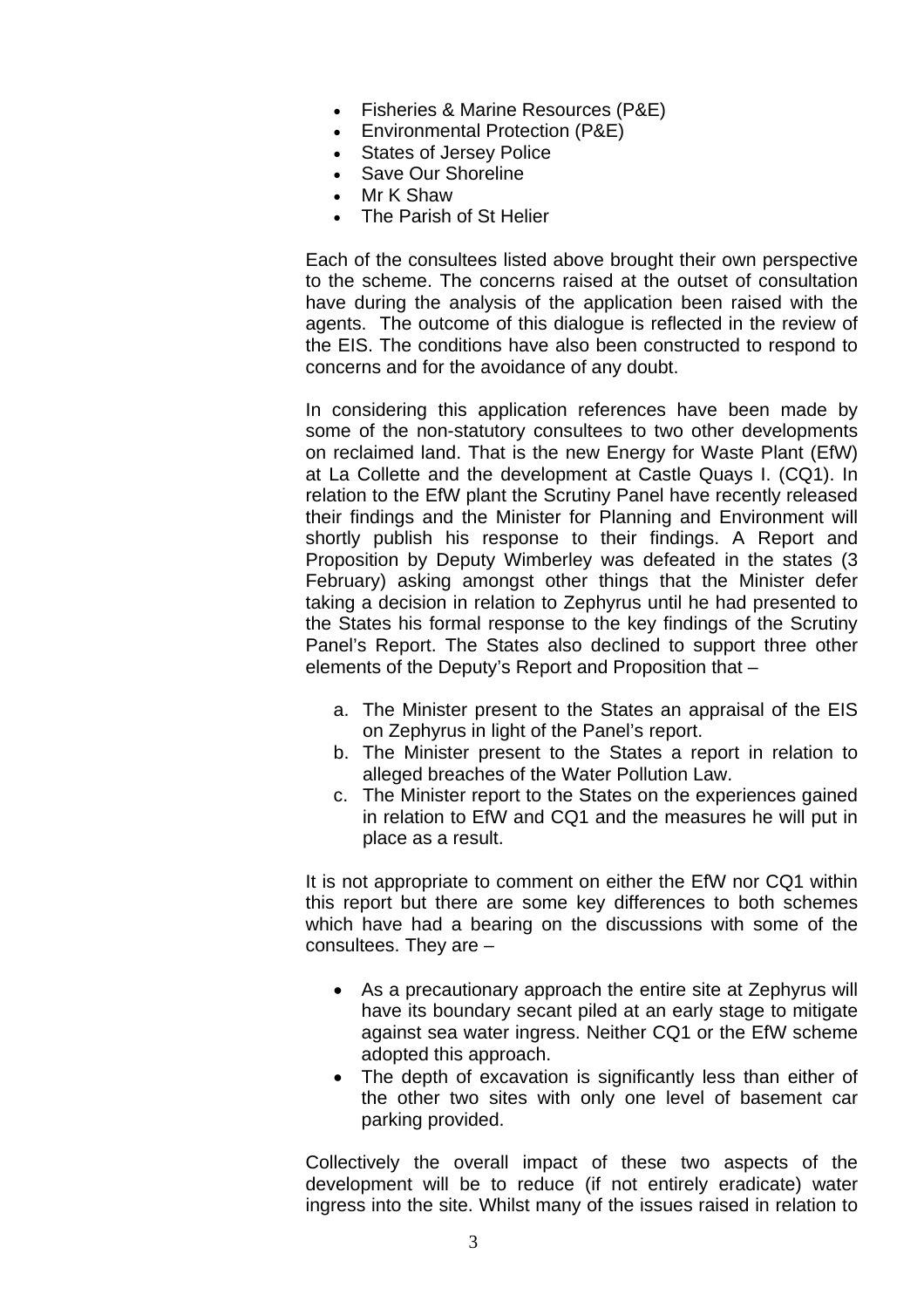EfW and CQ1 go into the detail of the scheme much is made in relation to the unrestrained water ingress to the sites and the implications of that. Should water ingress take place at Zephyrus then the Construction Environmental Management Plan (CEMP) will determine the methodology to be used to address and dewater the site.

#### **Consultees - Responses**  Statutory and Non Statutory

The responses and the issues raised have been précised. This section will take those issues and explain how they will be addressed within the scheme. The checklist (Appendix 1) also addresses some of these elements in a more factual manner. In some instances however, a fuller explanation is warranted where the issue is deemed to be particularly important or where particular concern has been expressed.

## Health and Social Services

The Department make detailed points in relation to

- Noise exposure
- Contaminated land
- Air quality
- Nitrogen Dioxide  $(NO<sub>2</sub>)$
- Particulates
- Food hygiene
- Non-residential users

All matters pertaining to these issues will form a series of Planning Conditions to be brought through the Planning Process as a binding duty on the applicant and any subsequent developer. The Construction Environmental Management Plan (CEMP) will also become part of the conditions requiring clearance before works commence. Otherwise the EIS is described as "a well prepared document that emphasises the benefit of early engagement with the applicant."

## **Health and Safety Executive**

The Department makes detailed points in relation to

- Ground conditions
- Waste

The principle concerns relate to the response and mitigation works on site. These concerns are recognised and will be covered by conditions.

## Solid Waste Management (TTS)

They view the EIS as a good example of an Environmental Statement with regards to structure and coverage of solid waste and sustainable waste management issues. However the procedures for separation of asbestos from excavated fill needs to be agreed as does the disposal of material at La Collette alongside recycling requirements. These elements will be covered by conditions.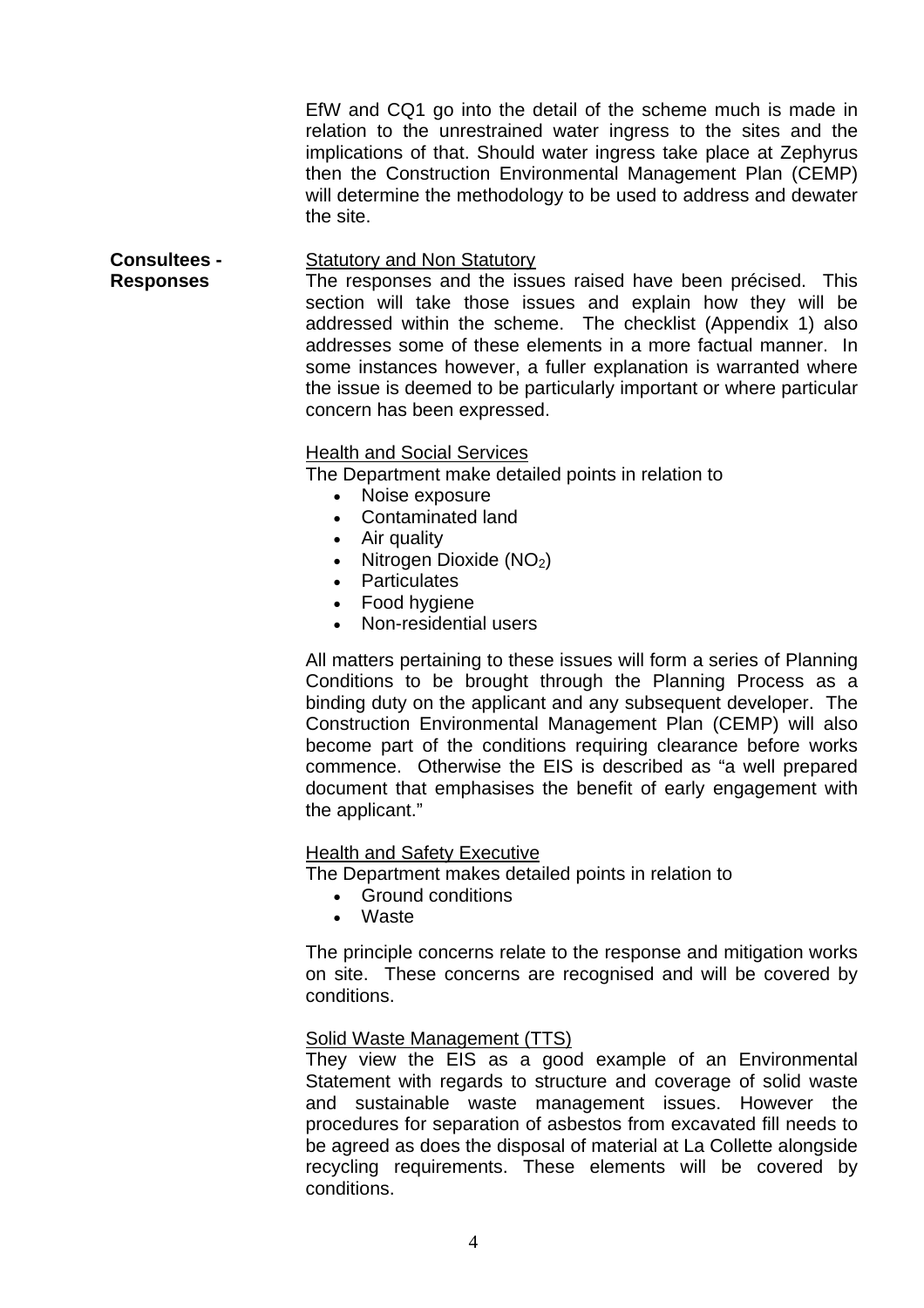### Liquid Waste Management (TTS)

The Department point out that the States will only adopt the diverted foul and surface water trunk sewers. They support the use of grey water or rainwater recycling. Off site discharge rates and water quality will require to be agreed during construction and on completion. These matters will be covered by conditions.

### Traffic and Transport (TTS)

They support the development for residential development on the basis that it represents a sustainable approach adjacent to St Helier with public transport connections. They support the provision of weather proof cycle storage for the apartments and a bus shelter. They also support the drawings submitted for provision of access to the scheme should Esplanade Quarter not go ahead and the retention of the East/West cycle routes. These matters will be dealt with by conditions.

### Marine and Coastal Section

The proximity of the site is noted adjacent to St. Aubin's Bay. The sensitivity of that area to any additional inputs affecting either the physical or chemical nature of the Bay is emphasised. Concern is expressed if secant piling were not to be used thereby limiting the entry of seawater into the site at certain tidal states. No managed discharge to the marine environment should take place without a discharge permit having been issued. The disposal of fill at La Collette should take place in a manner to mitigate against transport pathways to the marine environment. The points are noted and will be covered by the use of conditions.

Jersey Water No response.

Jersey Harbours No response.

## National Trust for Jersey

Have no comments to make.

### Société Jersiaise

They express concern as to the environmental implications of the scheme on potential residents were the Esplanade Quarter development not to take place. The EIS addresses this issue.

#### Police and Fire Services

A number of detailed concerns have been expressed. Those that are relevant will be dealt with by the use of conditions.

### The Parish of St Helier

They have expressed some concern in relation to the refuse strategy and the servicing of the development. They wish existing pedestrian and cycling facilities to be maintained around the site.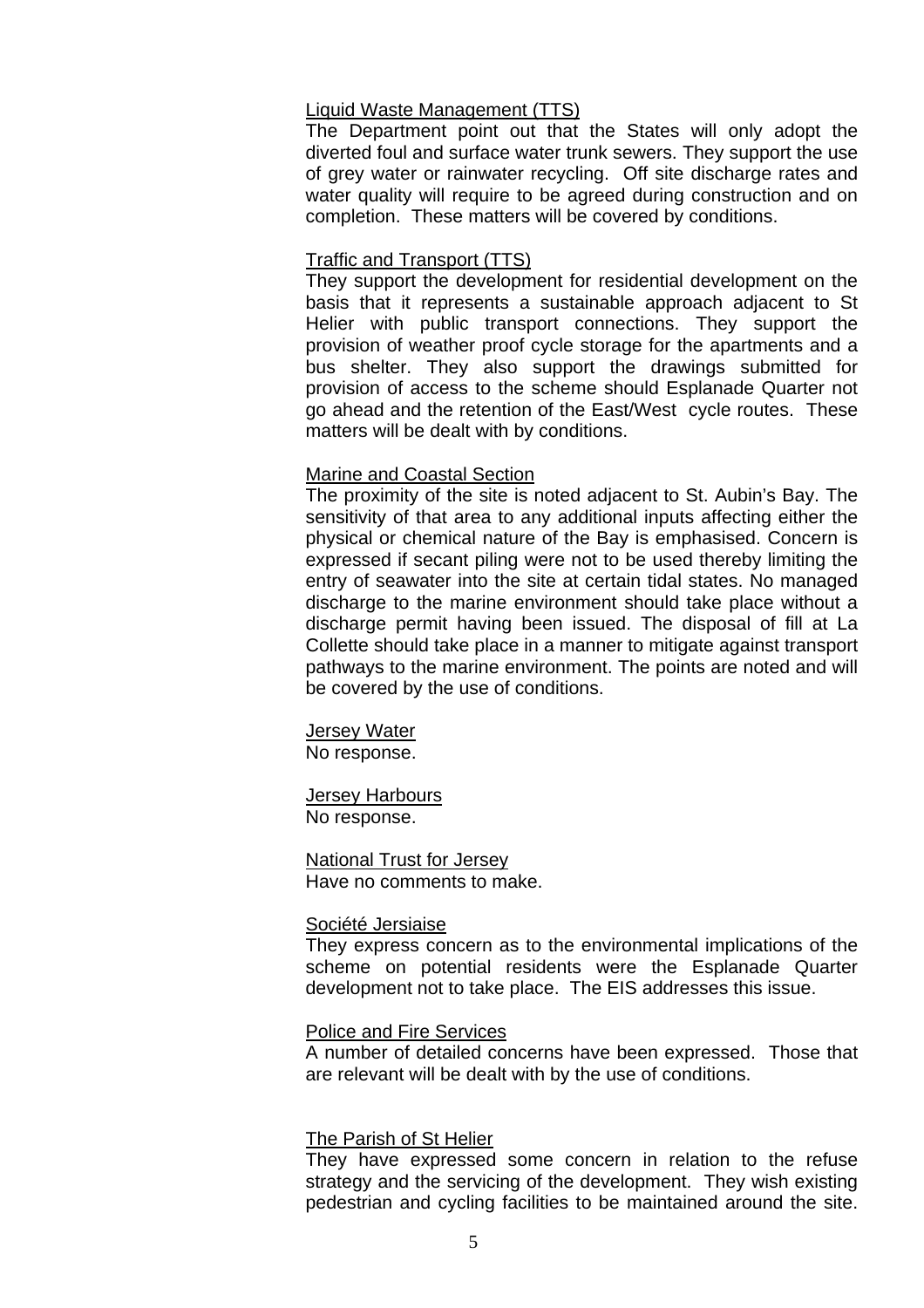These concerns can be addressed through conditions but some changes can be made to the submitted plans.

Environmental Protection (P&E) have also commented extensively on the EIS. Their concerns have been communicated to Aecom who in turn have provided a detailed response. The exchange of correspondence has informed the conditions and enlightened the applicant and his agents as to the expectations and requirements of the Environmental Protection Section in relation to the development of the site.

### Save Our Shoreline/Mr K Shaw

These two parties are grouped for the purposes of discussing the issues they raise. Neither are Statutory Consultees but the views of both have been sought and taken into account. The views of both parties are also remarkably similar and they share the same concerns. A common thread is the request from both that no decision be taken in relation to Zephyrus until such time as the Scrutiny Panel's investigation into the Energy from Waste Plant (EfW) at La Collette has been completed. Concern is expressed over the period of time given to respond to the EIS. Both parties make mention of the development at Castle Quays, and the experience of the flooding of that site during construction. Underlying, and at the core of both parties concerns, is the extent to which excavation during construction might allow contaminants currently in the land to leach out into the marine environment. Their assertions being that this process is being enhanced by water entering the site through the excavation required to enable construction. There is also concern expressed over the commitment to monitor any such water ingress by potential contaminants prior to the water being removed, by discharge permit or to the public sewer.

In responding to those points more detail has been provided as to how control will be exercised. The detailed nature of the comments here merit further explanation. Much is made of the sub-structure construction methodology and an additional technical note has been prepared to expand and to clarify the process. In summary, the first stages of the sub structure construction will be to complete a Secant pile wall around the perimeter of the proposed basement. These piles will go down to the rock. The foundations for Zephyrus will be concrete piles bored into the rock but this will take place after the Secant wall is in place. Once the Secant piling is in place effectively an impermeable wall has been constructed from surface level to the rock. This is different to the construction approach adopted by the EfW plant and CQ1. Excavation would then be carried out to the extent that is necessary to provide the single level of basement parking. This would be carried out in a controlled manner with any historically contaminated material being identified and removed and relocated in a manner and location agreed by relevant parties, and to accord with legislation..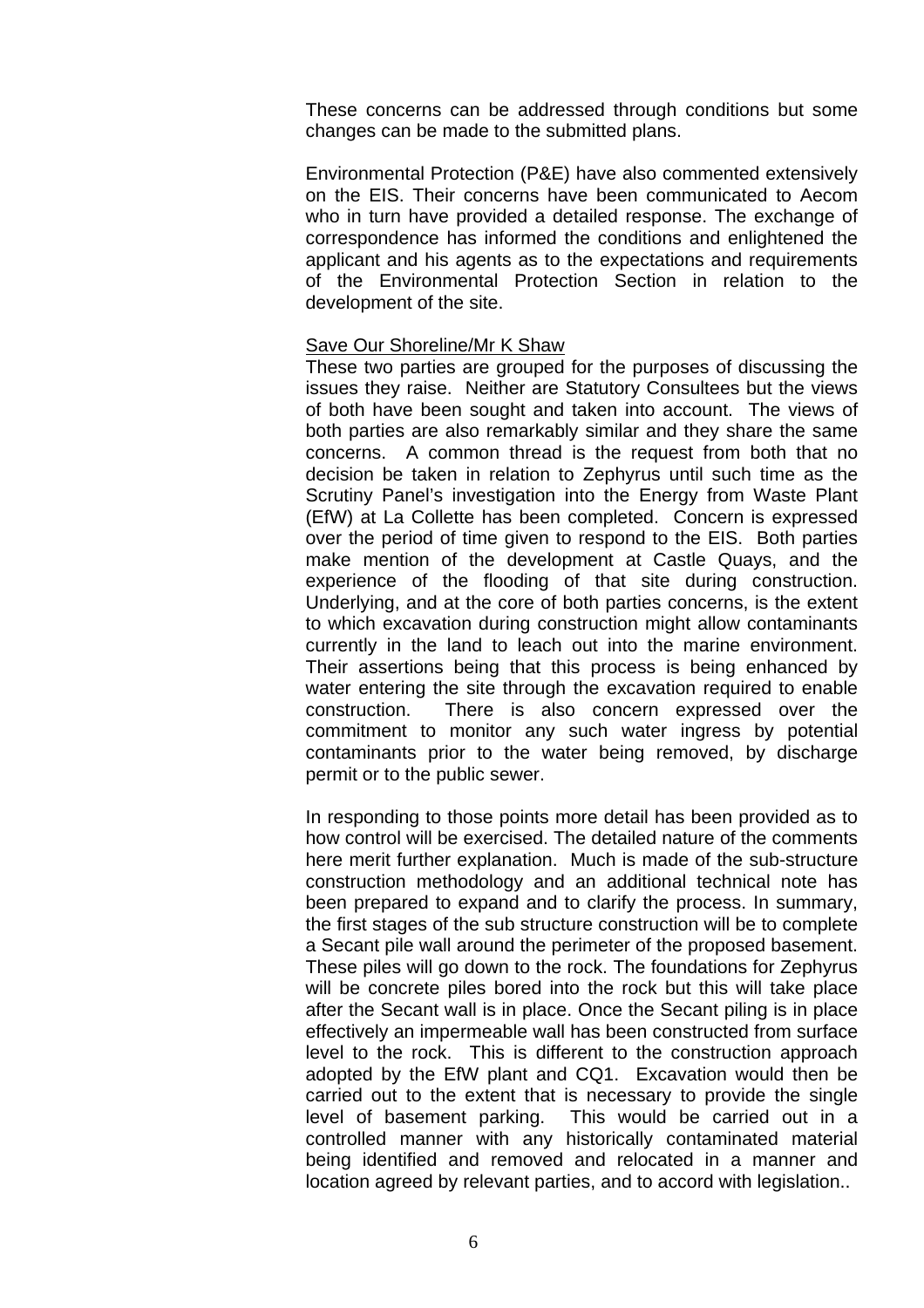Water penetration into the site will therefore be restricted either through rock fissures or through limited penetration around the Secant piling. Importantly this technical note also makes it clear the extent to which the ground survey its scope and its results will be shared with Environmental Protection. EP retain the right to undertake independent water sampling whenever and wherever they deem necessary. These controls will be delivered through the CEMP which will constitute a planning condition.

Save Our Shoreline (SOS) also raise issues in relation to Air Quality. These are:

• They can not accept the suggested decrease in emissions. Response

> This is not an unusual prediction at this time. Newer cars have better abatement techniques; older cars will gradually cease to use the roads and the long term strategy of the States is to reduce the dependence on car use.

• There is no acknowledgement of the use of the 81 car spaces to serve the commercial users.

### Response

 The basement car park will not service the non residential users. The adjoining Esplanade car park has spaces for 500+ cars. The non residential uses are intended for those who live or will live locally, and will either use public transport or walk.

The construction phase will have vehicle emission issues which are not identified, and there will be a significant number of vehicle movements.

### Response

 There will be an intensified degree of vehicle movements during excavation. The CEMP will control vehicle movement, timing and routes to minimise any annoyance. Emission limits would also be set within the CEMP within the context of the construction process.

The States mean levels of Nitrogen Dioxide suggests there are particular times when levels are high.

## Response

 It is not anticipated that the levels will ever breach the national guidelines and this is a view supported by the current measurements taken on the Island with heavy vehicle movements in constrained spaces. (Halkett Street) However, it will be tested before, during and after the development. This matter is to be covered by Planning conditions.

The incinerator could affect the air quality of future residents. Response

This matter has already been covered in the EIA for the EfW plant.

The original response to the consultation made by SOS has been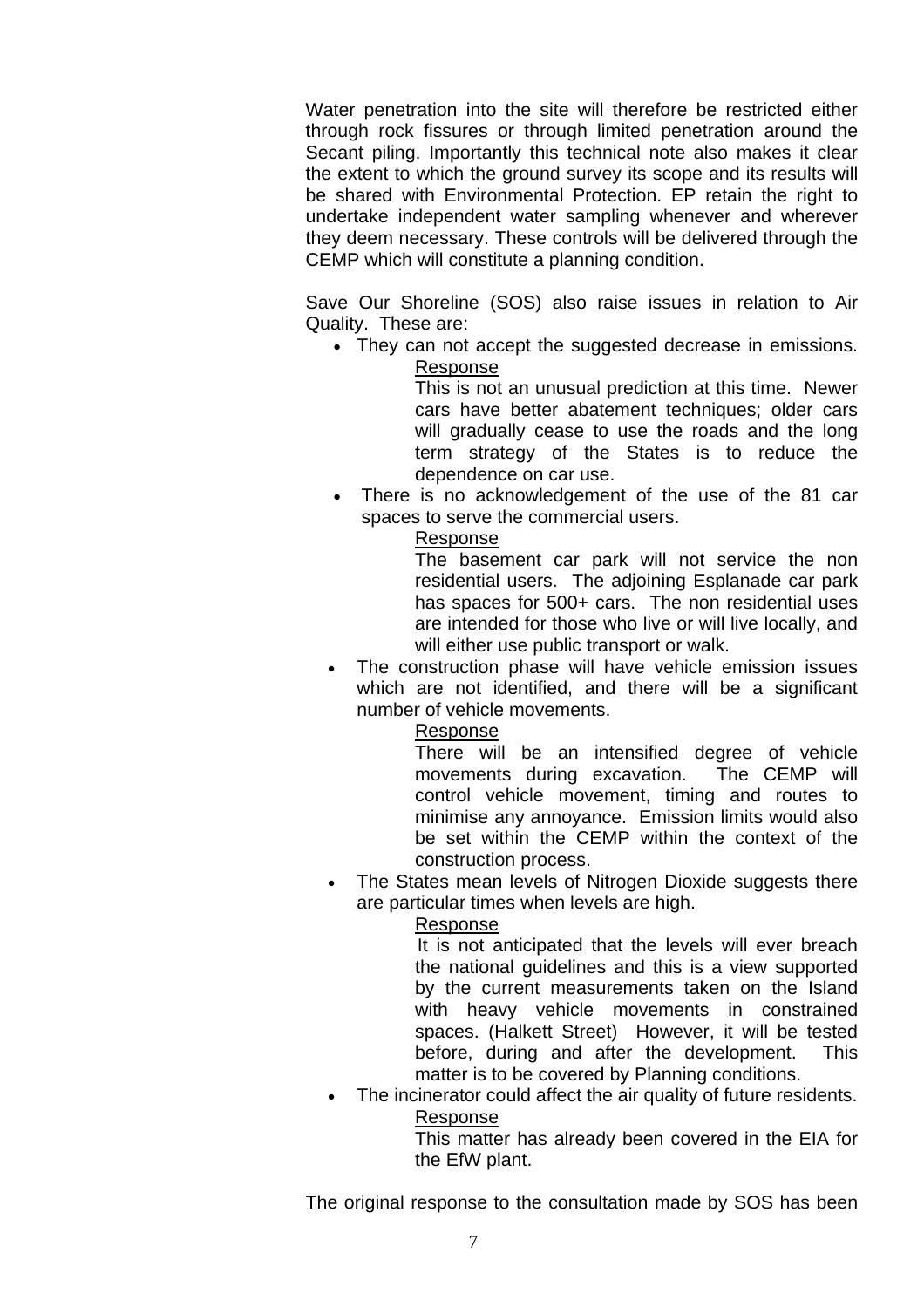circulated to other statutory consultees where appropriate. The issues raised have been the subject of further investigation with the applicant. This is true also of the comments made by the statutory consultees themselves. A meeting has been held with members of SOS where these matters have been discussed. The points raised by them and by the others where they are deemed to be relevant and appropriate have been included either in revised plans or conditions which require further detail. The Planning conditions impose the level of control and the supply of extra data in order to allow a strict regime of control around the project. The Geo Environmental risk Report methodology will require to be approved by the Minister before any ground investigation is begun. This will in turn direct the nature and detail of the ground investigation and interpretive report which once again will require to be cleared by the Minister before a remediation strategy is agreed. The purpose of this process is to allow the Minister to raise any objection in principle or to amend the process as the contract progresses with the nature of the site, its profile, contents, and make up determining a custom fitted approach to analysis, investigation and remediation.

**The Design and Appearance**  The design and appearance of the scheme has been subject to changes since its original submission. There are to be 5 Rectilinear blocks built to the edge of the site with building height set at a maximum of 6 storeys. The ground floor uses have been selected to provide as much ground floor activity as possible but to take account of the other demands that a growing residential presence on the Waterfront will bring. There are roof gardens on the flat roofs and at basement level parking space and stores will be provided for the 59 apartments. The simple linear aesthetic character of the scheme will be emphasised by its clean form and by the use of a palette of materials identified by the St Helier Urban Character Appraisal as being appropriate for the Waterfront. These materials are concrete, glass, stucco, steel and granite. The Waterfront Supplementary Planning Guidance 2006 (SPG) suggests a mix of uses with a strong leisure and residential component whose form should be designed to enhance the urban form of the Waterfront. The SPG supports a scheme of 6 storeys. The changes that have been introduced since the application was submitted have resulted in a 'softer' but more elegant appearance. The concrete frame now has balconies and the living accommodation extrudes beyond the form of the frame. This has had the affect of softening and giving a less abrupt appearance. The ground floors will also be enlivened by the use of colour to distinguish between the buildings and to give variety. The hard landscaping around the buildings on their western and northern edges will be natural granite giving that colour and texture that gives context to much of Jersey.

> The SPG gives considerable emphasis to the long views into the site from all directions. The Design Statement has very effectively addressed those issues and illustrates the extent to which the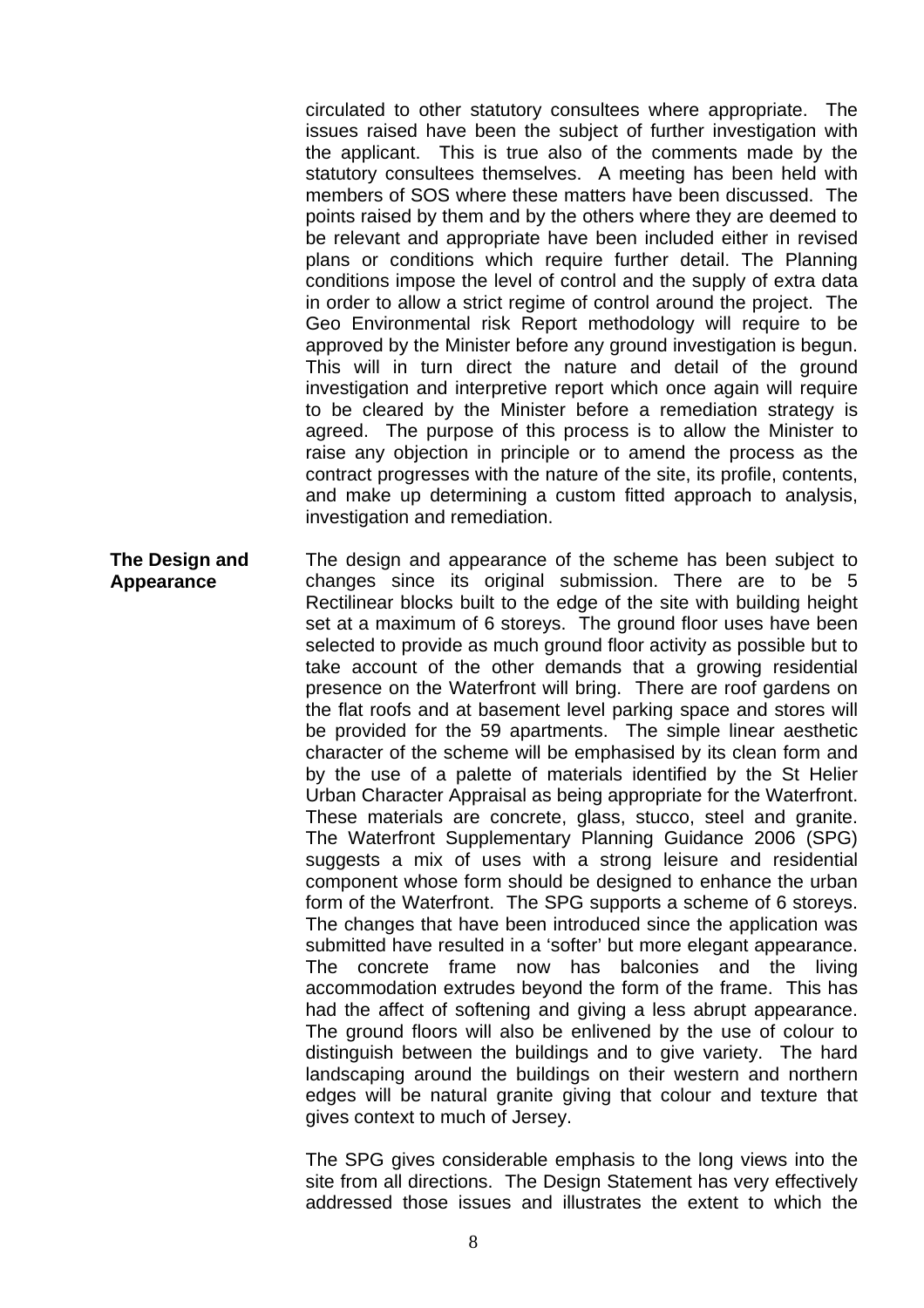proposed scheme can be successfully integrated into the existing and proposed development of the Waterfront. The Esplanade Quarter Masterplan illustrates buildings of a similar scale within its western section. Should that scheme go ahead it would form and define the open space on the western end of the southern boulevard where it meets St Aubin's Bay.

There are some constraints on site that have been recognised and accommodated within the scheme.

- The existing roundabout and entrance to the Radisson Hotel will have to be remodelled
- The existing foul sewer and a HV main serving the Cinema complex will have to be realigned
- The building will be joined to the Westwater development
- The seawall embankment along the western edge of the site must be respected.
- **Conclusions** There are two principle components of this scheme. The first is the EIS and the extent to which that document and it's supplementary papers address the environmental effects of the proposal and provide an adequate and inclusive set of responses for their avoidance or mitigation. A very full set of replies and comments were received from those who were consulted on the EIA. Many of the issues raised have been the subject of further work and investigation. Some of these matters have been resolved by this extra work, some will require to be covered by conditions. The list of conditions attached to any permit will be substantial, but that is no criticism of the EIS which is a well prepared document and which was improved by the extra work done as a result of the consultation and by the contributions of both Statutory and Non-Statutory Consultees. The document in conjunction with those conditions will provide a robust regime of control to ensure the scheme can be implemented whilst safeguarding its potential environmental effects.

The second component of the scheme that required careful consideration was the design appearance and form of the development. The Design Statement has accurately reviewed the issues arising and the range of policies which are relevant to the development of this particular site. The proposed development will provide an elegant and appropriately scaled addition to the buildings on the Waterfront, and will begin to 'draw in' and give substance and form to the somewhat dispersed development layout. The development of the scheme in terms of its design and appearance has advanced significantly since its submission in August 2009. The scheme is significantly more refined and has been reviewed by the Waterfront Design Group, the Minister's advisors in matters of design. The scheme is compliant with the terms of the Supplementary Planning Guidance developed for the Waterfront in 2006. It is appropriate to reserve the final details of the materials and also to ensure that colour and interest at ground floor is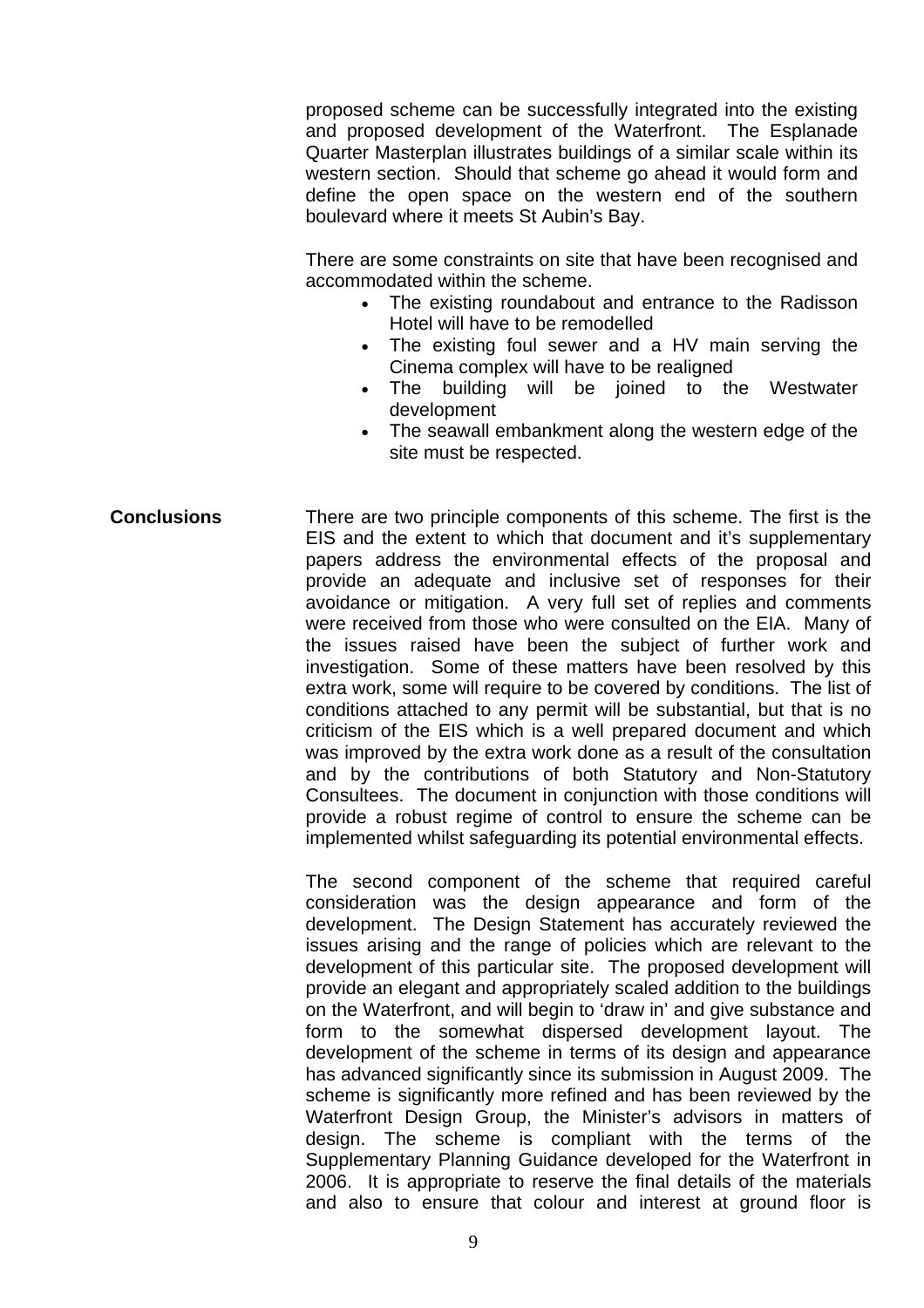delivered. The detailed treatment of hard and soft landscaping is also reserved.

**Officer Recommendation**

Approve

**Conditions/ Reasons** 

- 1. Prior to the commencement of any work on site the applicant shall prepare and submit to the Minister a Construction Environmental Management Plan. This plan should cover all aspects and elements which feature in the Environmental Statement Volume 3 Appendices.
	- 2. All work on site must comply with Supplementary Planning Guidance; Planning Advice Note 2 – Development of Potentially Contaminated Land (2005). For the avoidance of doubt this aspect must be included within the CEMP which will require to be approved by the Minister for Planning and Environment.
	- 3. The Implementation and Auditing of the EMP and the CEMP shall be the responsibility of a third party co-ordinator nominated and approved by the contractor, the developer and the Minister. His task will be as described in para 1.5/1.6/1.7/1.8 of Chapter 1 of the Environmental Statement – Volume 3 Appendices (Appendix A). Weekly audits of the procedures shall also be supplied to the Minister alongside a programme for the schedule of works intended for the subsequent week.
	- 4. Should Methane Gas be encountered on site the developer must provide engineering mitigation to prevent ingress to any buildings. The proposed methodology to be subject to the approval of the Minister. For the avoidance of doubt this aspect must be included within the EMP which will require to be approved by the Minister for Planning and Environment.
	- 5. Contaminated Land Site Investigations The developer must ensure that during the 3 phases of site investigation
		- Phase 1 Geo-Environmental Risk Report
		- Phase 2 Geo-Environmental Ground Investigation and Interpretive Report
		- Phase 3 Remediation Strategy

 that the methodology for each phase is submitted to and agreed by the Minister. That the results of each phase are submitted to the Minister for his approval prior to the progression of work to the subsequent phase. For the avoidance of doubt this aspect must be included within the EMP which will require to be approved by the Minister for Planning and Environment.

6. On the conclusion of all detailed site investigations the groundwater quality data and the groundwater quality change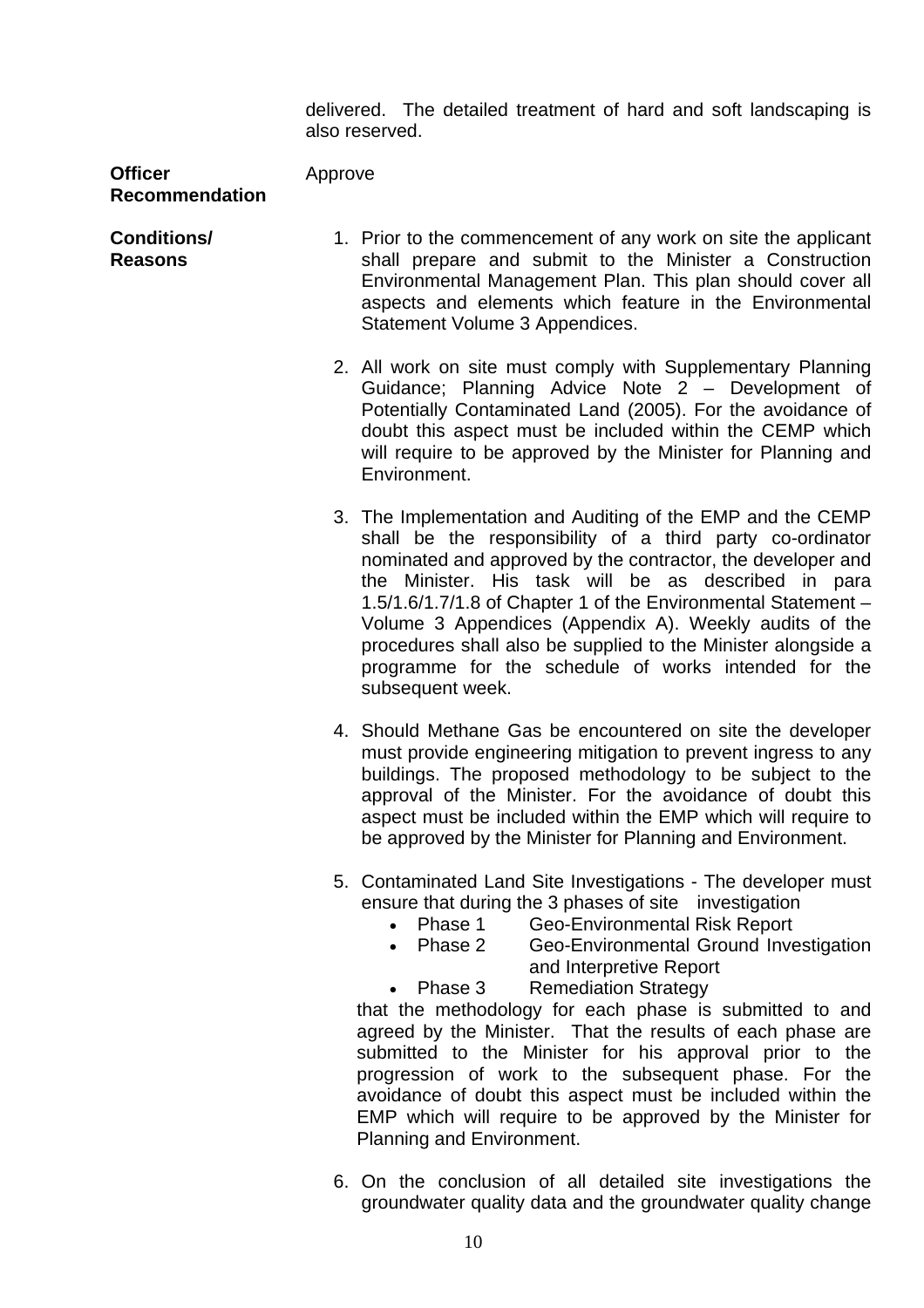modelling shall be submitted to the Minister. For the avoidance of doubt this aspect must be included within the CEMP which will require to be approved by the Minister for Planning and Environment.

- 7. All groundwater analysis and samples taken to comply with the CEMP shall be submitted to the Minister. For the avoidance of doubt this aspect must be included within the CEMP which will require to be approved by the Minister for Planning and Environment.
- 8. The developer shall fund and allow reasonable independent audit water sampling on site by the Minister whenever the Minister deems this to be appropriate. For the avoidance of doubt this aspect must be included within the CEMP which will require to be approved by the Minister for Planning and Environment.
- 9. Air Quality The applicant shall undertake Nitrogen Dioxide  $(NO<sub>2</sub>)$  monitoring at the site entrance using passive diffusion tubes:
	- At least 6 months prior to construction
	- Throughout construction
	- For a period of 12 months after construction has been completed.

 All data must be presented to the Minister in a format to his satisfaction. A comparative report must then be completed by the applicant comparing the data collected with the modelled scenarios within the EIS. For the avoidance of doubt this aspect must be included within the CEMP which will require to be approved by the Minister for Planning and Environment.

- 11."Noise Exposure For the avoidance of doubt the standards outlined in para 10.2.2.2 (Environmental Statement – Volume 2) design range 'good' shall be achieved. The night noise event level and the lower garden balcony noise levels as stated are to be achieved. The applicant shall supply evidence to the Minister that on completion the standards as set out in para. 10.2.2.2 have been achieved (Environmental Statement – Volume 2)".
- 12.Particulates The developer shall comply with the WEB Residential Scheme (Zephyrus) Environmental Statement – Volume 3 Appendices para 3.5.2 in relation to construction vehicles and air quality. For the avoidance of doubt this aspect must be included within the CEMP which will require to be approved by the Minister for Planning and Environment.
- 13.Particulates For the avoidance of doubt the applicant must adopt for dust and emission control as a minimum standard the 'medium risk' as laid out in Table 9.21 (Environmental Statement – Volume 3.) Appendices.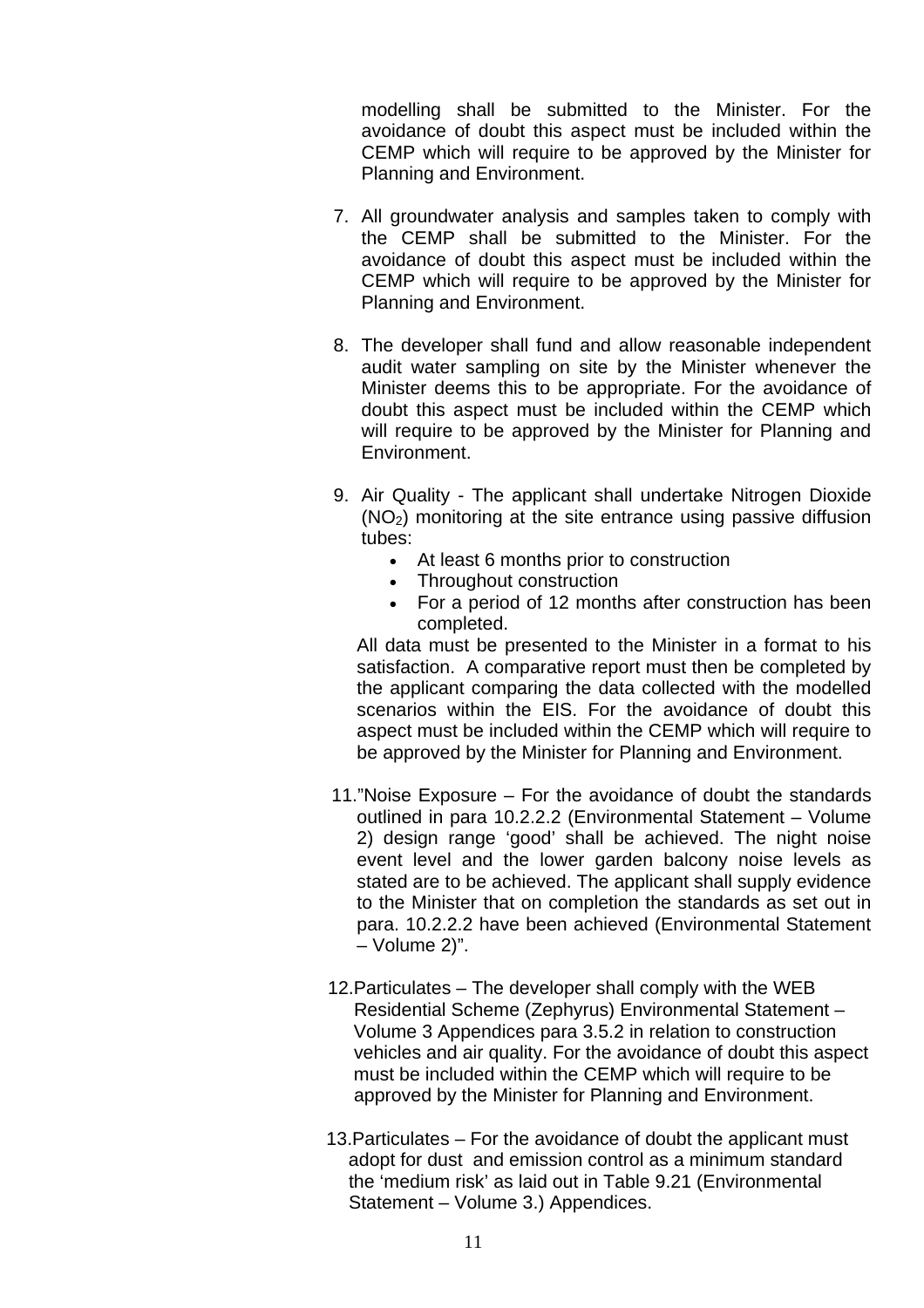- 14. For the avoidance of doubt the applicant shall prepare and have approved by the Minister a Detailed Site Waste Management Plan prior to the commencement of any work on Site. This shall also form a component part of the CEMP.
- 15. For the avoidance of doubt a secant pile wall will be constructed from above sea level and will be drilled into the rock to form a barrier around the basement perimeter of the site prior to any excavation of the site. This shall form a component part of the CEMP.
- 16. Prior to the commencement of any work on site samples of all proposed external materials should be submitted to the Minister for his approval.
- 17. Prior to the commencement of any work on site a scheme for the hard and soft landscaping of the site should be submitted to the Minister for his approval. This shall make provision for the enclosure of the site along its northern boundary. Any landscaping scheme must clearly delineate the extent of the hard landscaping on that northern side and the means of enclosure intended to provide the boundary demarcation.
- 18. All trees and planting implemented as part of the landscaping scheme which die or become infected shall be replaced in the subsequent planting season. The replacements to be agreed by the Minister for Planning and Environment.
- 19. Provision shall be retained for the creation of a cyclepath along the northern section of the site to connect with the southern boulevard of the scheme for the Esplanade Square.
- 20. Should the scheme for the Esplanade Quarter not be implemented prior to the completion of this scheme the road layout as illustrated on drawing no. 101 PLA shall be implemented in order to serve this and other developments.
- 21. Prior to the commencement of any work on site the applicant shall submit a scheme to satisfy the requirements of the Minister and to satisfy the Percentage for Art: Supplementary Planning Guidance 2008.
- 22. The services of the project architect (Hopkins Architects Ltd) shall be retained throughout the subsequent design and supervision/construction stages of the proposed development. The development shall also be completed to the satisfaction of this architect and a written endorsement to this effect by the architect shall be submitted to and cleared by the Minister prior to the development being signed off as complete.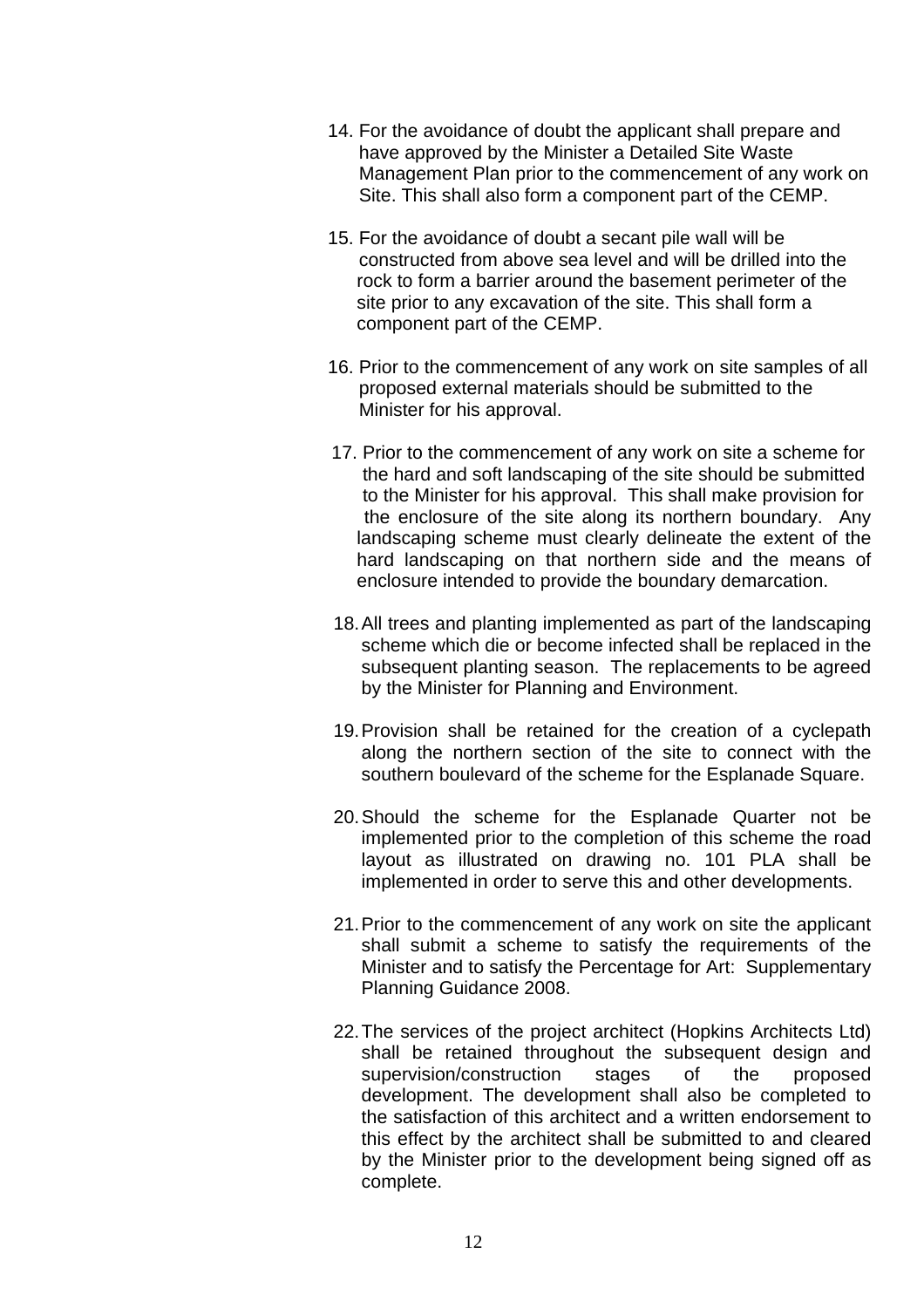|                | 23. Notwithstanding the information on the drawings the ground<br>floor treatment of all the buildings are not approved. Further<br>details shall be submitted to the Minister for his consideration.<br>These details must include further information in relation to<br>materials, colour, lighting, design, layout, entrances and<br>colonnades. These matters must be submitted to the Minister<br>for his approval prior to the commencement of any work on<br>site. |
|----------------|---------------------------------------------------------------------------------------------------------------------------------------------------------------------------------------------------------------------------------------------------------------------------------------------------------------------------------------------------------------------------------------------------------------------------------------------------------------------------|
| <b>Reasons</b> | 1. To safeguard the visual amenities of the area and to comply<br>with Policies G2 and G3 of the Island Plan 2002.                                                                                                                                                                                                                                                                                                                                                        |
|                | 2. To safeguard the visual amenities of the area and to comply<br>with Policy G2 of the Island Plan 2002.                                                                                                                                                                                                                                                                                                                                                                 |
|                | 3. To safeguard the visual amenities of the area and to comply<br>with Policy G2 of the Island Plan 2002.                                                                                                                                                                                                                                                                                                                                                                 |
|                | 4. To safeguard the visual amenities of the area and to comply<br>with Policy G2 of the Island Plan 2002.                                                                                                                                                                                                                                                                                                                                                                 |
|                | 5. To safeguard the visual amenities of the area and to comply<br>with Policy G2 of the Island Plan 2002.                                                                                                                                                                                                                                                                                                                                                                 |
|                | 6. To safeguard the visual amenities of the area and to comply<br>with Policy G2 of the Island Plan 2002.                                                                                                                                                                                                                                                                                                                                                                 |
|                | 7. To safeguard the visual amenities of the area and to comply<br>with Policy G2 of the Island Plan 2002.                                                                                                                                                                                                                                                                                                                                                                 |
|                | 8. To safeguard the visual amenities of the area and to comply<br>with Policy G2 of the Island Plan 2002.                                                                                                                                                                                                                                                                                                                                                                 |
|                | 9. To safeguard the visual amenities of the area and to comply<br>with Policy G2 of the Island Plan 2002.<br>10. To safeguard the visual amenities of the area and to comply<br>with Policy G2 of the Island Plan 2002.                                                                                                                                                                                                                                                   |
|                | 11. To safeguard the visual amenities of the area and to comply<br>with Policy G2 of the Island Plan 2002.                                                                                                                                                                                                                                                                                                                                                                |
|                | 12. To safeguard the visual amenities of the area and to comply<br>with Policy G2 of the Island Plan 2002.                                                                                                                                                                                                                                                                                                                                                                |
|                | 13. To safeguard the visual amenities of the area and to comply<br>with Policy G2 of the Island Plan 2002.                                                                                                                                                                                                                                                                                                                                                                |
|                | 14. To safeguard the visual amenities of the area and to comply<br>with Policy G2 of the Island Plan 2002.                                                                                                                                                                                                                                                                                                                                                                |

15. To safeguard the visual amenities of the area and to comply with Policy G2 of the Island Plan 2002.